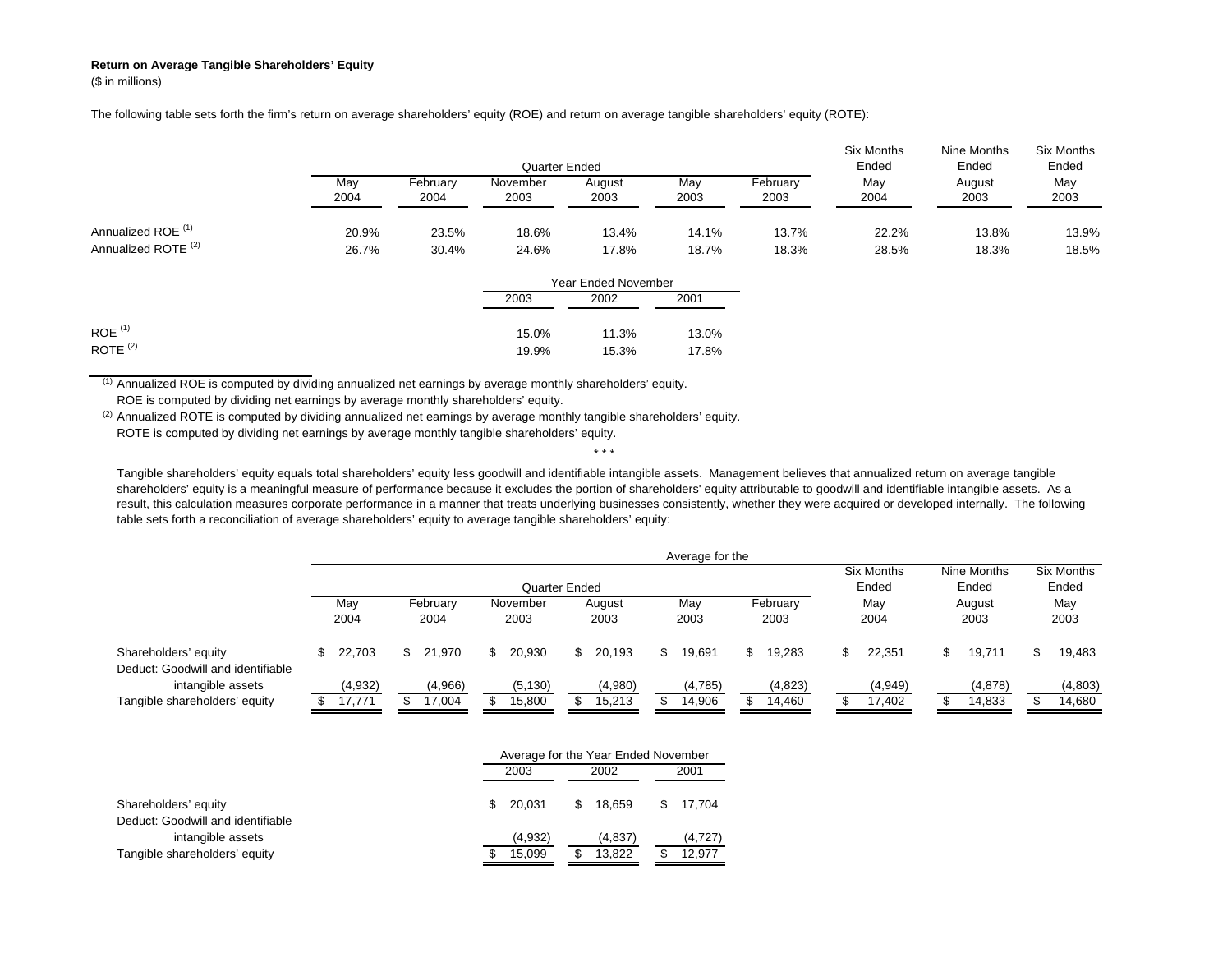## **Adjusted Assets, Adjusted Leveraged Ratio and Tangible Book Value Per Share**

(\$ in millions, except per share amounts)

The following table sets forth information on the firm's assets, shareholders' equity, leverage ratios and book value per share:

|                                                                                          |                                  | As of |                            |                                  |                                  |     |                            | As of |                            |    |                            |    |                            |
|------------------------------------------------------------------------------------------|----------------------------------|-------|----------------------------|----------------------------------|----------------------------------|-----|----------------------------|-------|----------------------------|----|----------------------------|----|----------------------------|
|                                                                                          | May<br>2004                      |       | February<br>2004           | August<br>2003                   | May<br>2003                      |     | February<br>2003           |       | November<br>2003           |    | November<br>2002           |    | November<br>2001           |
| Total assets<br>Adjusted assets <sup>(1)</sup>                                           | \$467,921<br>318,049             |       | \$443,285<br>304,678       | \$394,142<br>273,745             | \$404,698<br>294,749             |     | \$ 371,968<br>250,032      |       | \$403,799<br>273,941       |    | \$355,574<br>215,547       |    | \$312,218<br>194,518       |
| Shareholders' equity<br>Tangible shareholders' equity (2)<br>Tangible equity capital (2) | 23,152<br>\$<br>18,236<br>20,986 | \$    | 22,235<br>17,288<br>20,038 | \$<br>20,438<br>15,247<br>15,247 | \$<br>20,042<br>15,279<br>15,279 | \$  | 19,514<br>14,705<br>14,705 | \$    | 21,632<br>16,650<br>16,650 | \$ | 19,003<br>14,164<br>14,164 | \$ | 18,231<br>13,423<br>13,423 |
| Leverage ratio <sup>(3)</sup><br>Adjusted leverage ratio <sup>(4)</sup>                  | 20.2x<br>15.2x                   |       | 19.9x<br>15.2x             | 19.3x<br>18.0x                   | 20.2x<br>19.3x                   |     | 19.1x<br>17.0x             |       | 18.7x<br>16.5x             |    | 18.7x<br>15.2x             |    | 17.1x<br>14.5x             |
| Book value per share (5)<br>Tangible book value per share (6)                            | \$<br>47.58<br>37.48             | \$    | 45.51<br>35.38             | \$<br>41.72<br>31.12             | \$<br>41.39<br>31.56             | \$. | 40.05<br>30.18             | \$    | 43.60<br>33.56             | \$ | 38.69<br>28.84             | \$ | 36.33<br>26.75             |

 $<sup>(1)</sup>$  Adjusted assets excludes (i) low-risk collateralized assets generally associated with the firm's matched book and securities lending businesses (which is calculated by adding</sup> securities purchased under agreements to resell and securities borrowed, and then subtracting nonderivative short positions), (ii) cash and securities segregated in compliance with regulations and (iii) goodwill and identifiable intangible assets. The following table sets forth a reconciliation of total assets to adjusted assets:

|                 |                                                                   |             |                  | As of          |             |                  |                  | As of            |                  |
|-----------------|-------------------------------------------------------------------|-------------|------------------|----------------|-------------|------------------|------------------|------------------|------------------|
|                 |                                                                   | May<br>2004 | February<br>2004 | August<br>2003 | May<br>2003 | February<br>2003 | November<br>2003 | November<br>2002 | November<br>2001 |
| Total assets    |                                                                   | \$467,921   | \$443,285        | \$394,142      | \$404,698   | \$ 371.968       | \$403,799        | \$355,574        | \$312,218        |
| Deduct:         | Securities purchased under                                        |             |                  |                |             |                  |                  |                  |                  |
|                 | agreements to resell                                              | (27,601)    | (27, 182)        | (25, 208)      | (22, 460)   | (30, 536)        | (26, 856)        | (45, 772)        | (27, 651)        |
|                 | Securities borrowed                                               | (137,873)   | (132,059)        | (120, 830)     | (111, 553)  | (109, 085)       | (129, 118)       | (113, 579)       | (101, 164)       |
| Add:            | Financial instruments sold, but                                   |             |                  |                |             |                  |                  |                  |                  |
|                 | not yet purchased, at fair value                                  | 111,523     | 107,601          | 102,015        | 105,325     | 92,859           | 102,699          | 83,473           | 74,717           |
|                 | Less derivatives                                                  | (40, 459)   | (42, 258)        | (41, 801)      | (49, 761)   | (47, 126)        | (41, 886)        | (38, 921)        | (36,660)         |
|                 | Subtotal                                                          | 71,064      | 65,343           | 60,214         | 55,564      | 45,733           | 60,813           | 44,552           | 38,057           |
| Deduct:         | Cash and securities segregated<br>in compliance with U.S. federal |             |                  |                |             |                  |                  |                  |                  |
|                 | and other regulations                                             | (50, 546)   | (39, 762)        | (29, 382)      | (26, 737)   | (23, 239)        | (29, 715)        | (20, 389)        | (22, 134)        |
|                 | Goodwill and identifiable                                         |             |                  |                |             |                  |                  |                  |                  |
|                 | intangible assets                                                 | (4,916)     | (4, 947)         | (5, 191)       | (4,763)     | (4,809)          | (4,982)          | (4,839)          | (4,808)          |
| Adjusted assets |                                                                   | 318,049     | \$304,678        | \$273,745      | \$294,749   | \$250,032        | \$273,941        | \$ 215,547       | \$194,518        |